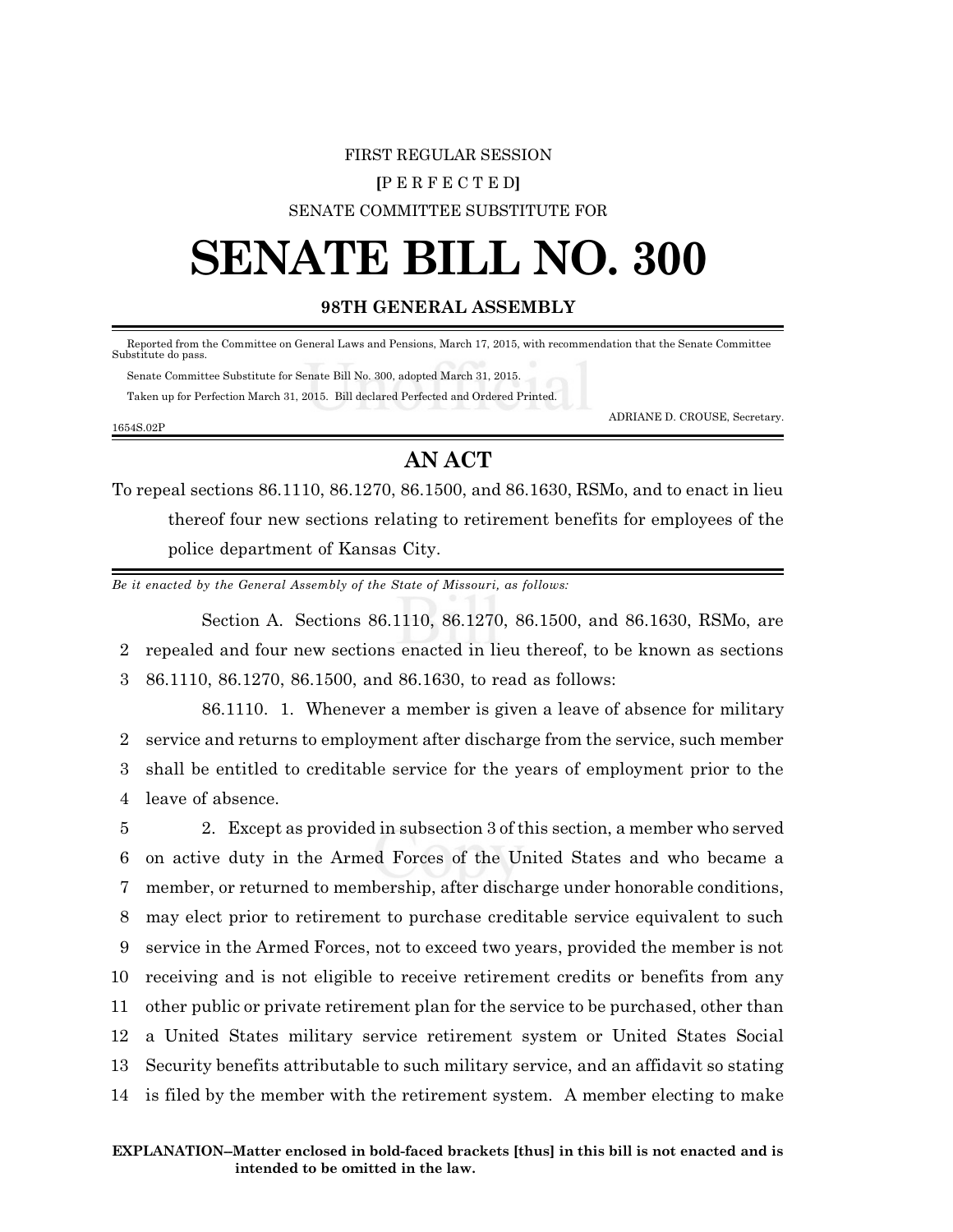SCS SB 300 2

 such purchase shall pay to the retirement system an amount equal to the actuarial cost of the additional benefits attributable to the additional service credit to be purchased, as of the date the member elects to make such purchase. Payment in full of the amount due from a member electing to purchase creditable service under this subsection shall be made over a period not to exceed five years, measured from the date of election, or prior to the commencement date for payment of benefits to the member from the retirement system, whichever is earlier, including interest on unpaid balances compounded annually at the interest rate assumed from time to time for actuarial valuations of the retirement system. If payment in full including interest is not made within the prescribed period, any partial payments made by the member shall be refunded, and no creditable service attributable to such election, or as a result of any such partial payments, shall be allowed; provided that if a benefit commencement date occurs because of the death or disability of a member who has made an election under this subsection and if the member is current in payments under an approved installment plan at the time of the death or disability, such election shall be valid if the member, the surviving spouse, or other person entitled to benefit payments pays the entire balance of the remaining amount due, including interest to the date of such payment, within sixty days after the member's death or disability. The time of a disability shall be deemed to be the time when such member is retired by the board of police commissioners for reason of disability as provided in sections 86.900 to 86.1280.

 3. Notwithstanding any other provision of sections 86.900 to 86.1280, **on or after August 28, 2015,** a member who **[**is on leave of absence for military service during any portion of which leave the United States is in a state of declared war, or a compulsory draft is in effect for any of the military branches of the United States, or any units of the military reserves of the United States, including the National Guard, are mobilized for combat military operations,**] returns to service from a leave of absence for active duty military service** and who becomes entitled to reemployment rights and other employment benefits under Title 38, Chapter 43 of the U.S. Code, relating to employment and reemployment rights of members of the uniformed services by meeting the requirements for such rights and benefits under Section 4312 of said chapter, or the corresponding provisions of any subsequent applicable federal statute, shall be entitled to service credit for the time spent in such military service for all purposes of sections 86.900 to 86.1280 **[**and such member shall not be required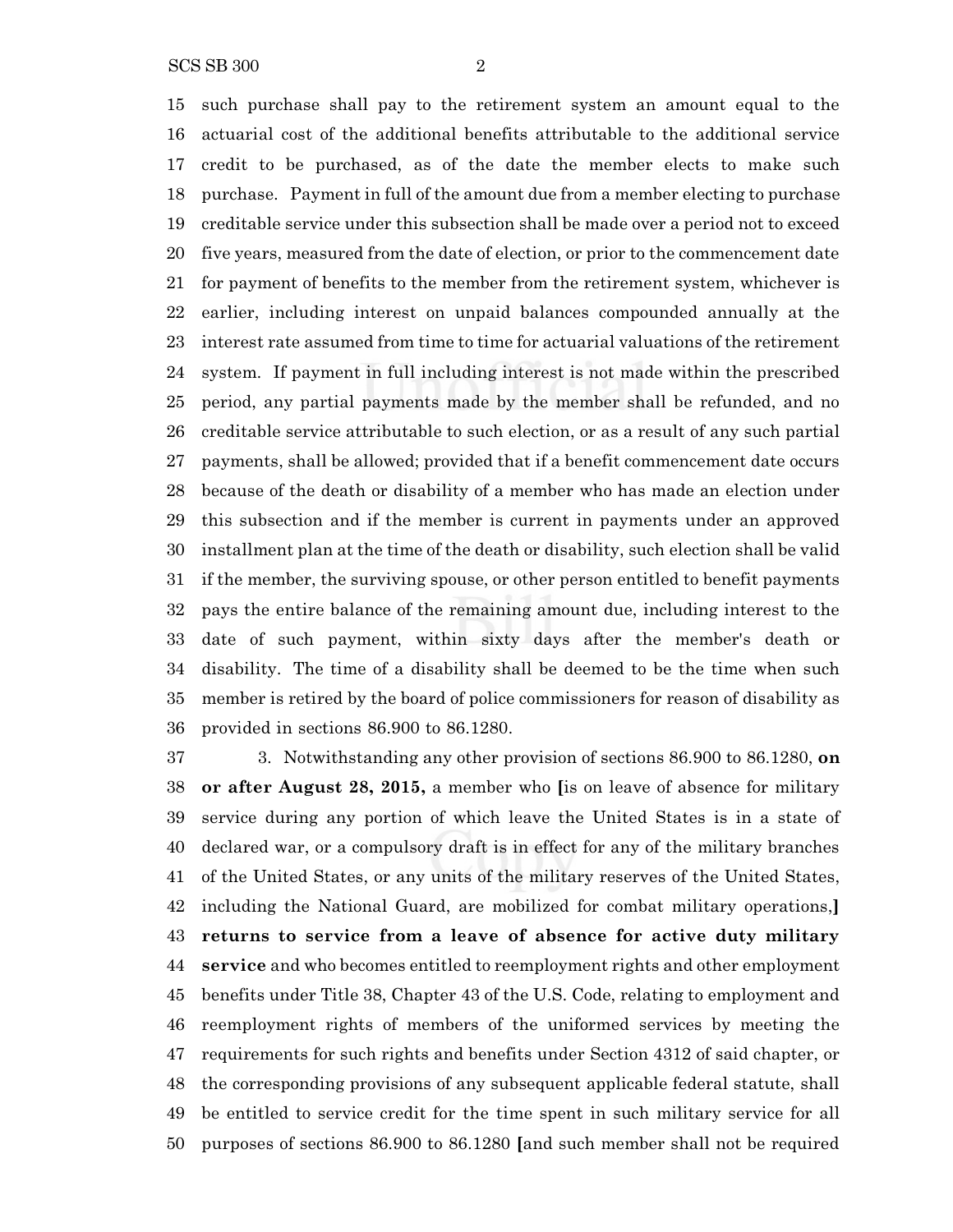to pay any member contributions for such time. If it becomes necessary for the years of such service to be included in the calculation of such member's compensation for any purpose, such member shall be deemed to have received the same compensation throughout such period of service as the member's base annual salary immediately prior to the commencement of such leave of absence; provided, however, that the foregoing provisions of this subsection shall apply only to such portion of such leave with respect to which the cumulative length of the absence and of all previous absences from a position of employment with the employer by reason of service in the uniformed services does not exceed five years except for such period of any such excess as meets the requirements for exceptions to such five-year limitation set forth in the aforesaid Section 4312**] only to the extent such member pays any required member contributions for such time. The amount of required member contributions shall be calculated on the base compensation the member would have received during such leave period. The total amount of service credit that will be granted at the member contribution rate is limited to a maximum of five years. The retirement board may waive the required contributions for military leave of absence, not to exceed three years of creditable service, if the member provides duty orders under Title 10 or Title 32 U.S.C. and discharge from active duty documentation in the form of a DD214 or NGB23**.

86.1270. 1. A retirement plan under sections 86.900 to 86.1280 is a qualified plan under the provisions of applicable federal law. The benefits and conditions of a retirement plan under sections 86.900 to 86.1280 shall always be adjusted to ensure that the tax-exempt status is maintained.

 2. The retirement board shall administer the retirement system in a manner as to retain at all times qualified status under Section 401(a) of the Internal Revenue Code.

 3. The retirement board shall hold in trust the assets of the retirement system for the exclusive benefit of the members and their beneficiaries and for defraying reasonable administrative expenses of the system. No part of such assets shall, at any time prior to the satisfaction of all liabilities with respect to members and their beneficiaries, be used for or diverted to any purpose other than such exclusive benefit or to any purpose inconsistent with sections 86.900 to 86.1280.

4. A member's benefit shall be one hundred percent vested and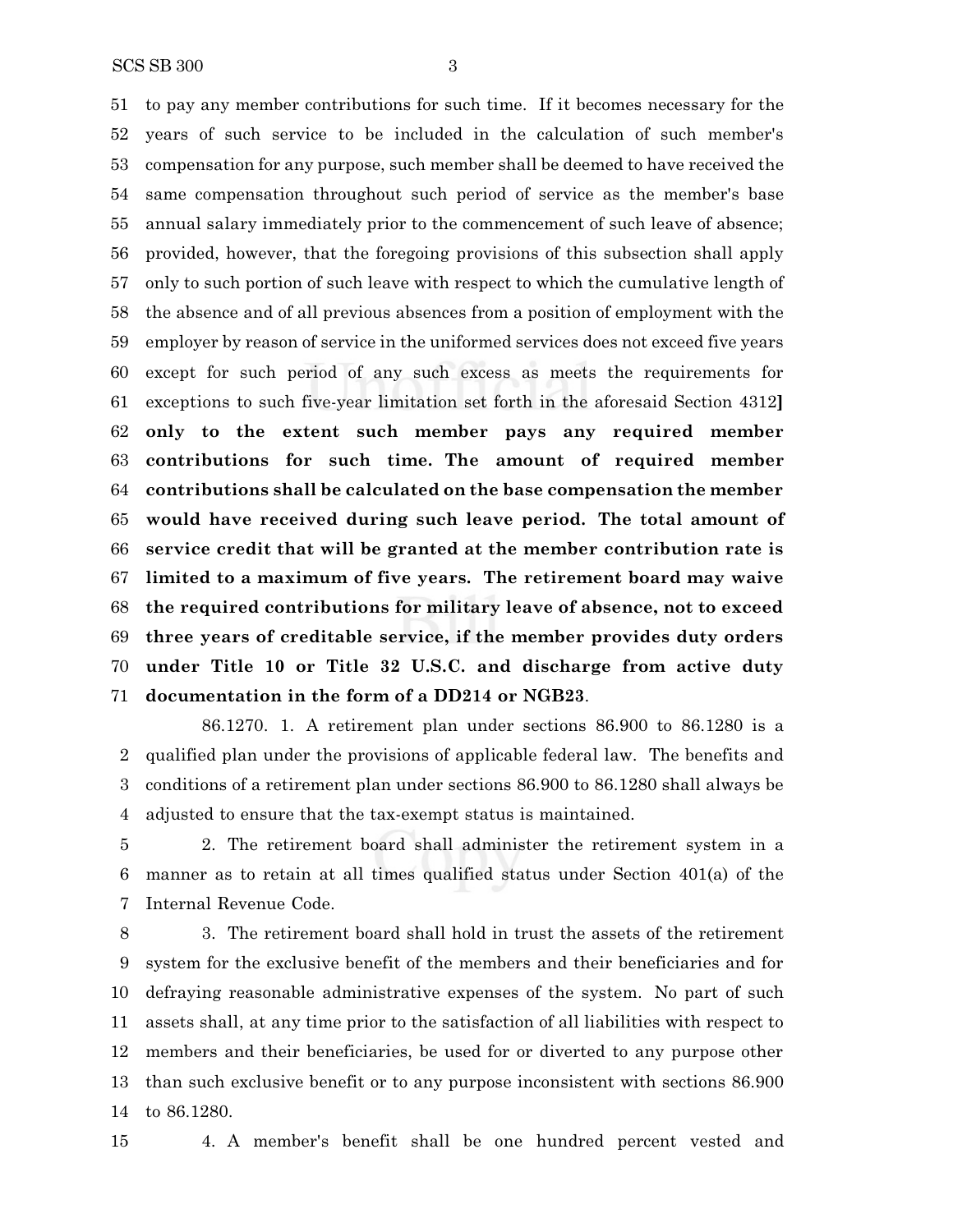nonforfeitable upon the member's attainment of normal retirement age, which shall be the earlier of:

 (1) Completion of twenty-five years of service for Tier I members and twenty-seven years of service for Tier II members;

 (2) Age sixty for any Tier I member who has completed at least ten years of creditable service or age sixty for any Tier II member who has completed at least fifteen years of creditable service;

(3) Age seventy without regard to years of service; or

 (4) To the extent funded, upon the termination of the system established under sections 86.900 to 86.1280 or any partial termination which affects the members or any complete discontinuance of contributions by the city to the system. Amounts representing forfeited nonvested benefits of terminated members shall not be used to increase benefits payable from the system but may be used to reduce contributions for future plan years.

 5. Distribution of benefits shall begin not later than April first of the year following the later of the calendar year during which the member becomes seventy and one-half years of age or the calendar year in which the member retires, and shall otherwise conform to Section 401(a)(9) of the Internal Revenue Code.

 6. A member or beneficiary of a member shall not accrue a service retirement annuity, disability retirement annuity, death benefit, whether death occurs in the line of duty or otherwise, or any other benefit under sections 86.900 to 86.1280 in excess of the benefit limits applicable to the fund under Section 415 of the Internal Revenue Code. The retirement board shall reduce the amount of any benefit that exceeds those limits by the amount of the excess. If the total benefits under the retirement system and the benefits and contributions to which any member is entitled under any other qualified plan or plans maintained by the board of police commissioners that employs the member would otherwise exceed the applicable limits under Section 415 of the Internal Revenue Code, the benefits the member would otherwise receive from the retirement system shall be reduced to the extent necessary to enable the benefits to comply with Section 415 of the Internal Revenue Code.

 7. The total salary taken into account for any purpose for any member of the retirement system shall not exceed two hundred thousand dollars per year, subject to periodic adjustments in accordance with guidelines provided by the United States Secretary of the Treasury, and shall not exceed such other limits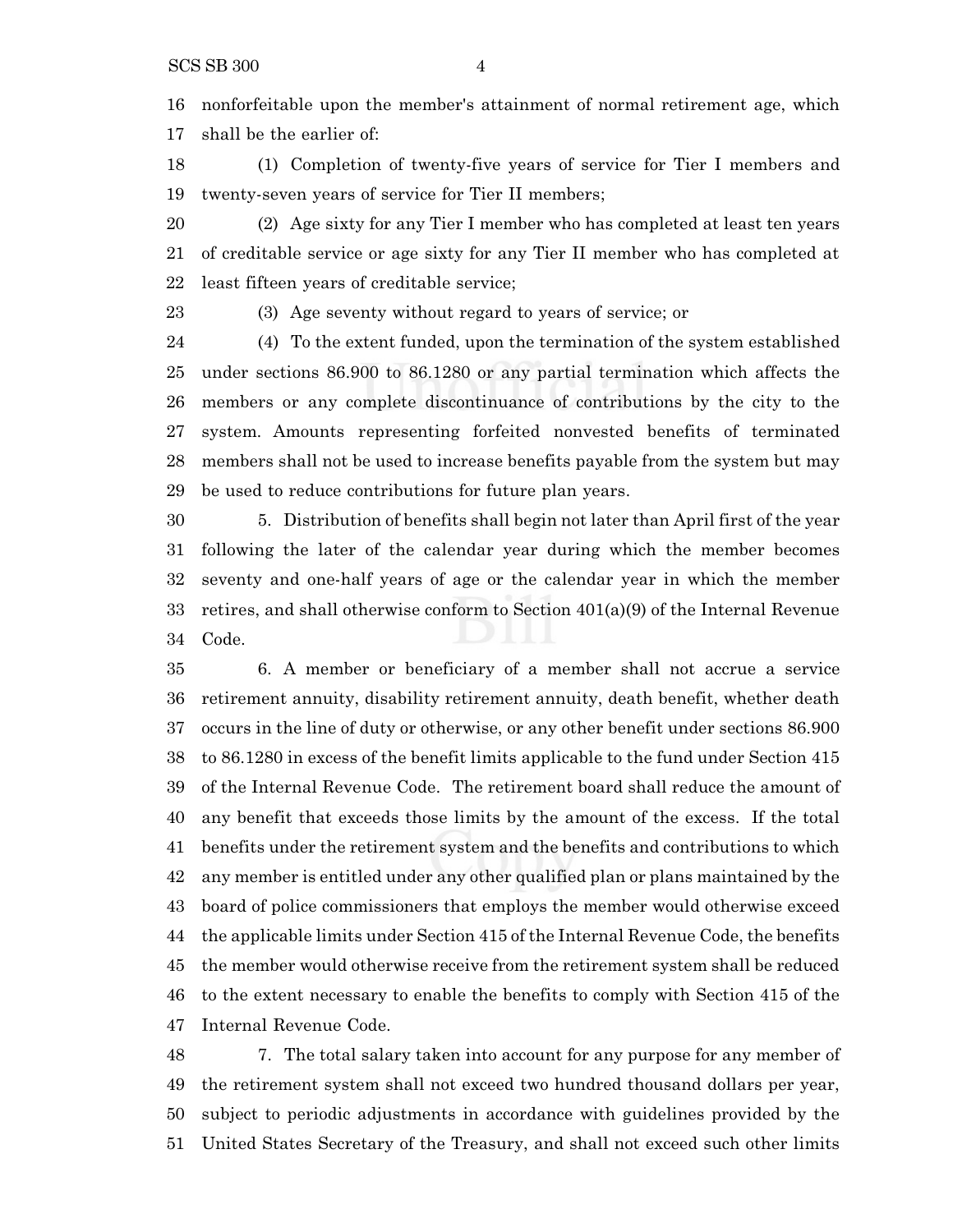52 as may be applicable at any given time under Section  $401(a)(17)$  of the Internal Revenue Code.

 8. If the amount of any benefit is to be determined on the basis of actuarial assumptions that are not otherwise specifically set forth for that purpose in sections 86.900 to 86.1280, the actuarial assumptions to be used are those earnings and mortality assumptions being used on the date of the determination by the retirement system's actuary and approved by the retirement board. The actuarial assumptions being used at any particular time shall be attached as an addendum to a copy of the retirement system's statute that is maintained by the retirement board and shall be treated for all purposes as a part of sections 86.900 to 86.1280. The actuarial assumptions may be changed by the retirement system's actuary annually if approved by the retirement board, but a change in actuarial assumptions shall not result in any decrease in benefits accrued as of the effective date of the change.

 9. Any member or beneficiary who is entitled to receive any distribution 67 that is an eligible rollover distribution, as defined by Section  $402(c)(4)$  of the Internal Revenue Code, is entitled to have that distribution transferred directly to another eligible retirement plan of the member's or beneficiary's choice upon providing direction to the secretary of this retirement system regarding the transfer in accordance with procedures established by the retirement board. **Effective for distributions made on or after January 1, 2010, a nonspouse beneficiary may elect to directly rollover an eligible rollover distribution to an individual retirement account under Section 408(a) of the Internal Revenue Code of 1986, as amended; to an individual retirement annuity under Section 408(b) of the Internal Revenue Code of 1986, as amended; or if the participant satisfies the requirements for making a Roth contribution under Section 408(A)(c)(3)(B) of the Internal Revenue Code of 1986, as amended, to a Roth individual retirement account.**

10. For all distributions made after December 31, 2001:

 (1) For the purposes of subsection 9 of this section, an eligible retirement plan shall also mean an annuity contract described in Section 403(b) of the Internal Revenue Code and an eligible plan under Section 457(b) of the Internal Revenue Code which is maintained by the state, political subdivision of a state, or any agency or instrumentality of a state or political subdivision of a state and which agrees to separately account for amounts transferred into such plan from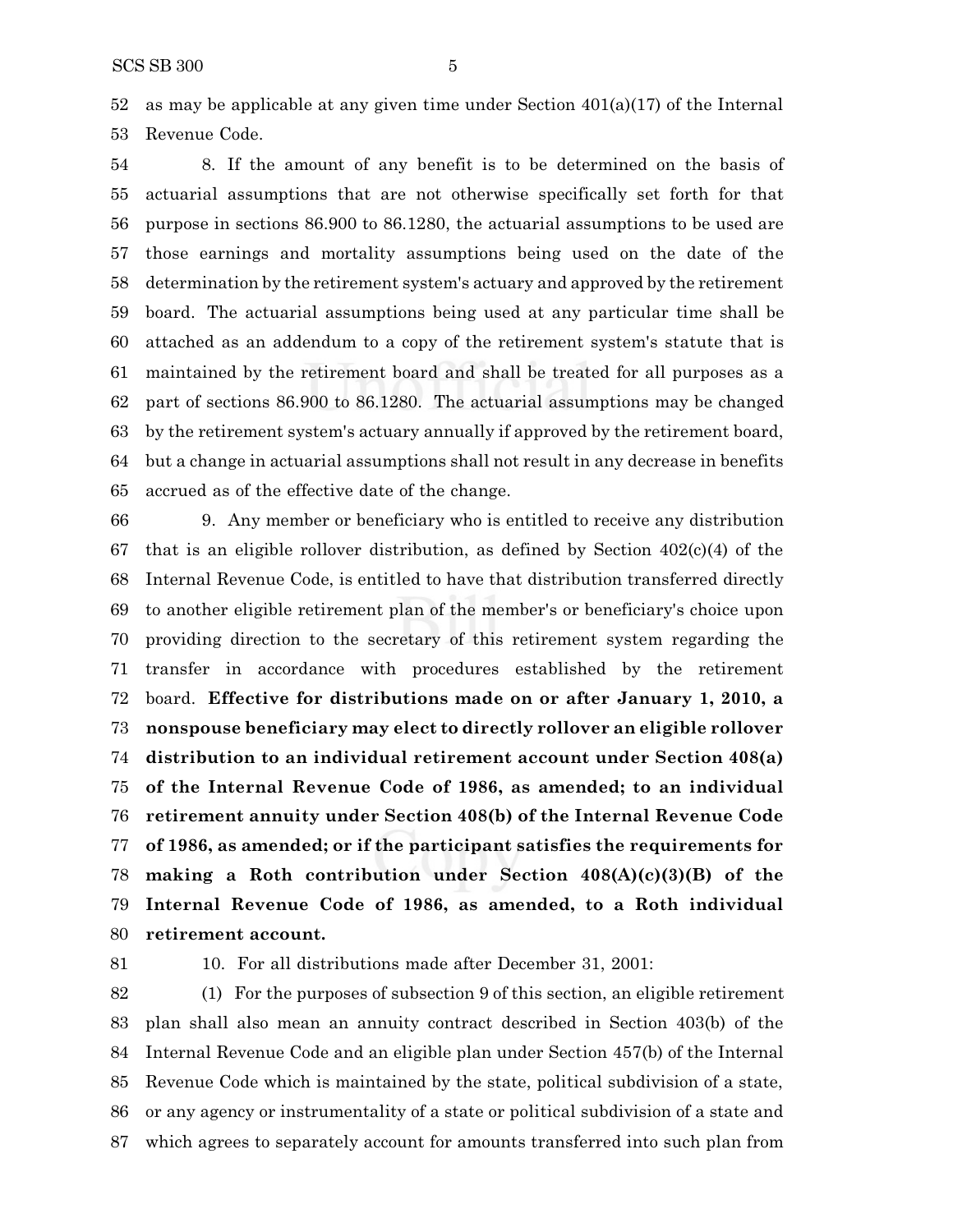the retirement system. The definition of eligible retirement plan shall also apply in the case of a distribution to a surviving spouse or to a spouse or former spouse who is the alternate payee under a qualified domestic relations order, as defined in Section 414(p) of the Internal Revenue Code; and

 (2) For purposes of subsection 9 of this section, a portion of a distribution shall not fail to be an eligible rollover distribution merely because the portion consists of after-tax employee contributions which are not includable in gross income. However, such portion may be paid only to an individual retirement account or annuity described in Section 408(a) or 408(b) of the Internal Revenue Code, or to a qualified defined contribution plan described in Section 401(a) or 403(a) of the Internal Revenue Code that agrees to separately account for amounts so transferred, including separately accounting for the portion of such distribution that is includable in gross income and the portion of such distribution that is not so includable.

86.1500. 1. Whenever a member is given a leave of absence for military service and returns to employment after discharge from the service, such member shall be entitled to creditable service for the years of employment prior to the leave of absence.

 2. Except as provided in subsection 3 of this section, a member who served on active duty in the Armed Forces of the United States and who became a member, or returned to membership, after discharge under honorable conditions, may elect prior to retirement to purchase creditable service equivalent to such service in the Armed Forces, not to exceed two years, provided the member is not receiving and is not eligible to receive retirement credits or benefits from any other public or private retirement plan for the service to be purchased, other than a United States military service retirement system or United States Social Security benefits attributable to such military service, and an affidavit so stating is filed by the member with the retirement system. A member electing to make such purchase shall pay to the retirement system an amount equal to the actuarial cost of the additional benefits attributable to the additional service credit to be purchased, as of the date the member elects to make such purchase. Payment in full of the amount due from a member electing to purchase creditable service under this subsection shall be made over a period not to exceed five years, measured from the date of election, or prior to the commencement date for payment of benefits to the member from the retirement system, whichever is earlier, including interest on unpaid balances compounded annually at the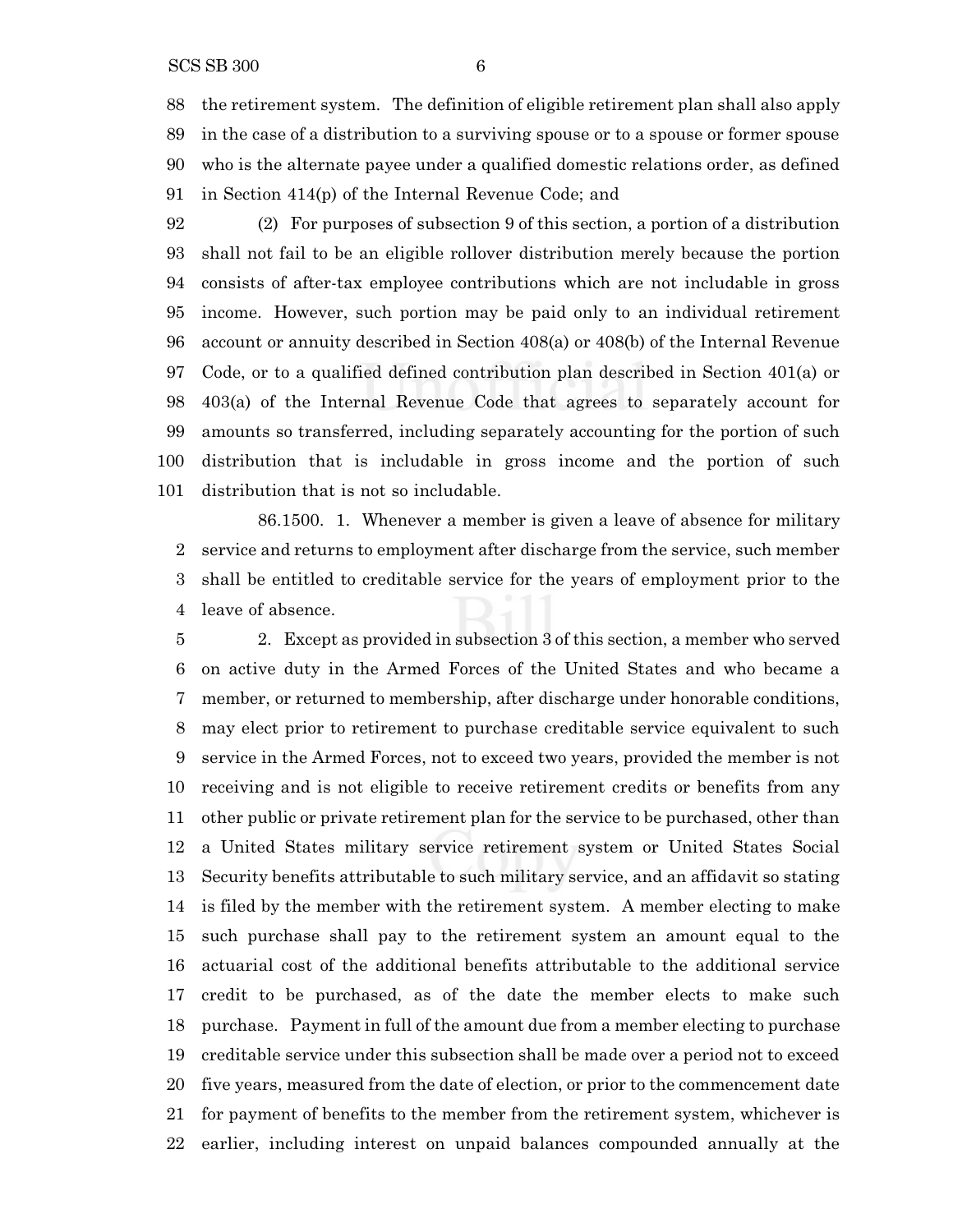interest rate assumed from time to time for actuarial valuations of the retirement system. If payment in full including interest is not made within the prescribed period, any partial payments made by the member shall be refunded, and no creditable service attributable to such election, or as a result of any such partial payments, shall be allowed; provided that if a benefit commencement date occurs because of the death or disability of a member who has made an election under this subsection and if the member is current in payments under an approved installment plan at the time of the death or disability, such election shall be valid if the member, the surviving spouse or other person entitled to benefit payments pays the entire balance of the remaining amount due, including interest to the date of such payment, within sixty days after the member's death or disability. The time of a disability shall be deemed to be the time when such member is determined by the retirement board to be totally and permanently disabled as provided in section 86.1560.

 3. Notwithstanding any other provision of sections 86.1310 to 86.1640, **on or after August 28, 2015,** a member who **[**is on leave of absence for military service during any portion of which leave the United States is in a state of declared war, or a compulsory draft is in effect for any of the military branches of the United States, or any units of the military reserves of the United States, including the National Guard, are mobilized for combat military operations,**] returns to service from a leave of absence for active duty military service** and who becomes entitled to reemployment rights and other employment benefits under Title 38, Chapter 43 of the U.S. Code, relating to employment and reemployment rights of members of the uniformed services by meeting the requirements for such rights and benefits under Section 4312 of said chapter, or the corresponding provisions of any subsequent applicable federal statute, shall be entitled to service credit for the time spent in such military service for all purposes of sections 86.1310 to 86.1640 **[**and such member shall not be required to pay any member contributions for such time. If it becomes necessary for the years of such service to be included in the calculation of such member's compensation for any purpose, such member shall be deemed to have received the same compensation throughout such period of service as the member's base annual salary immediately prior to the commencement of such leave of absence; provided, however, that the foregoing provisions of this subsection shall apply only to such portion of such leave with respect to which the cumulative length of the absence and of all previous absences from a position of employment with the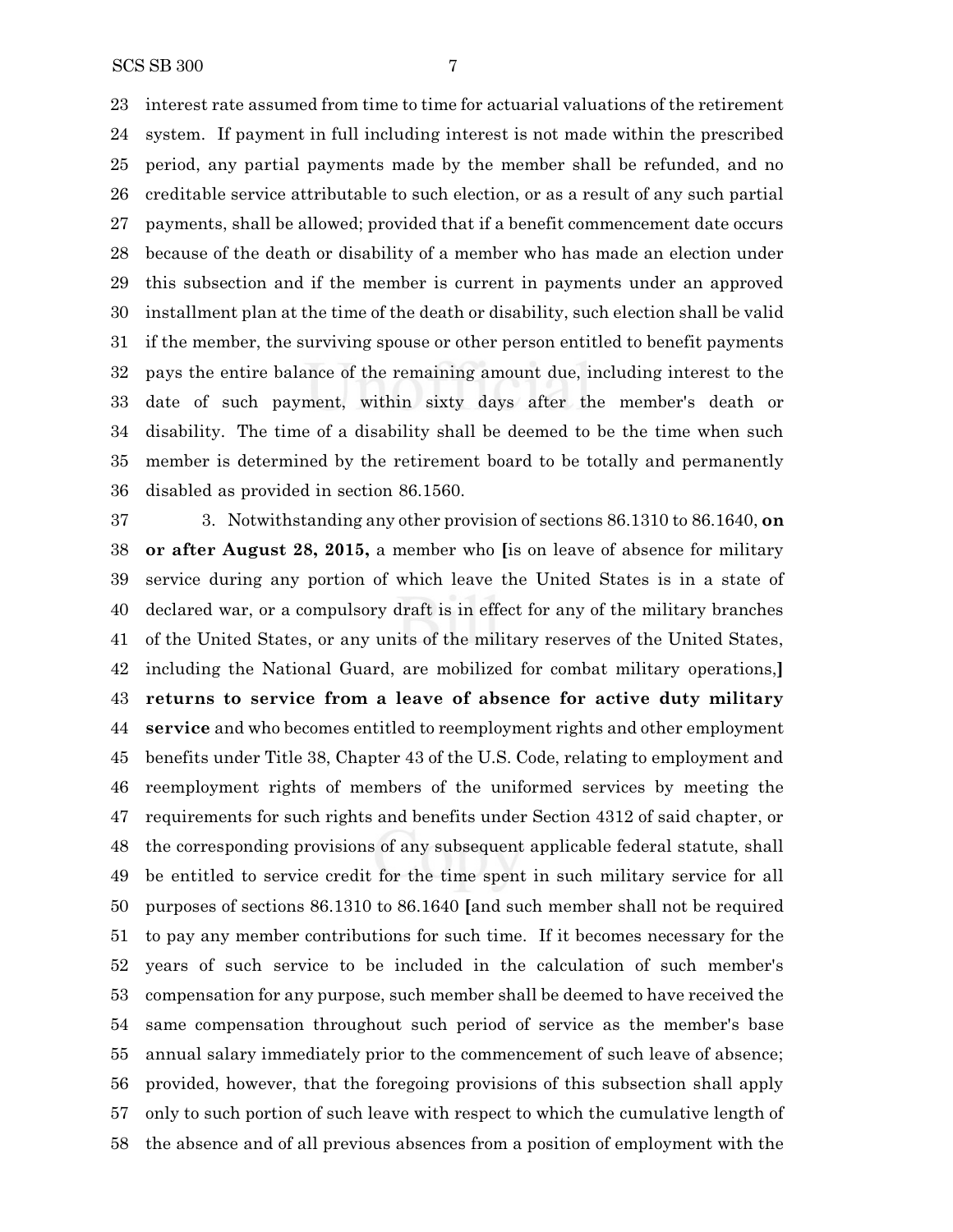SCS SB 300 8

 employer by reason of service in the uniformed services does not exceed five years except for such period of any such excess as meets the requirements for exceptions to such five-year limitation set forth in the aforesaid Section 4312**] only to the extent such member pays any required member contributions for such time. The amount of required member contributions shall be calculated on the base compensation the member would have received during such leave period. The total amount of service credit that will be granted at the member contribution rate is limited to a maximum of five years. The retirement board may waive the required contributions for military leave of absence, not to exceed three years of creditable service, if the member provides duty orders under Title 10 or Title 32 U.S.C. and discharge from active duty documentation in the form of a DD214 or NGB23**.

86.1630. 1. A retirement plan under sections 86.1310 to 86.1640 is a qualified plan under the provisions of applicable federal law. The benefits and conditions of a retirement plan under sections 86.1310 to 86.1640 shall always be adjusted to ensure that the tax-exempt status is maintained.

 2. The retirement board shall administer this retirement system in such manner as to retain at all times qualified status under Section 401(a) of the Internal Revenue Code.

 3. The retirement board shall hold in trust the assets of the retirement system for the exclusive benefit of the members and their beneficiaries and for defraying reasonable administrative expenses of the system. No part of such assets shall, at any time prior to the satisfaction of all liabilities with respect to members and their beneficiaries, be used for or diverted to any purpose other than such exclusive benefit or to any purpose inconsistent with sections 86.1310 to 86.1640.

 4. A member's benefit shall be one hundred percent vested and nonforfeitable upon the member's attainment of normal retirement age, which shall be the earlier of:

 (1) The attaining of the age of sixty-five or the member's tenth anniversary of employment, whichever is later for any Tier I member, or the attaining of the age of sixty-seven or the member's twentieth anniversary of employment, whichever is later for any Tier II member;

 (2) For any Tier I member when the total sum of age and years of creditable service equals or exceeds eighty, or for any Tier II member when the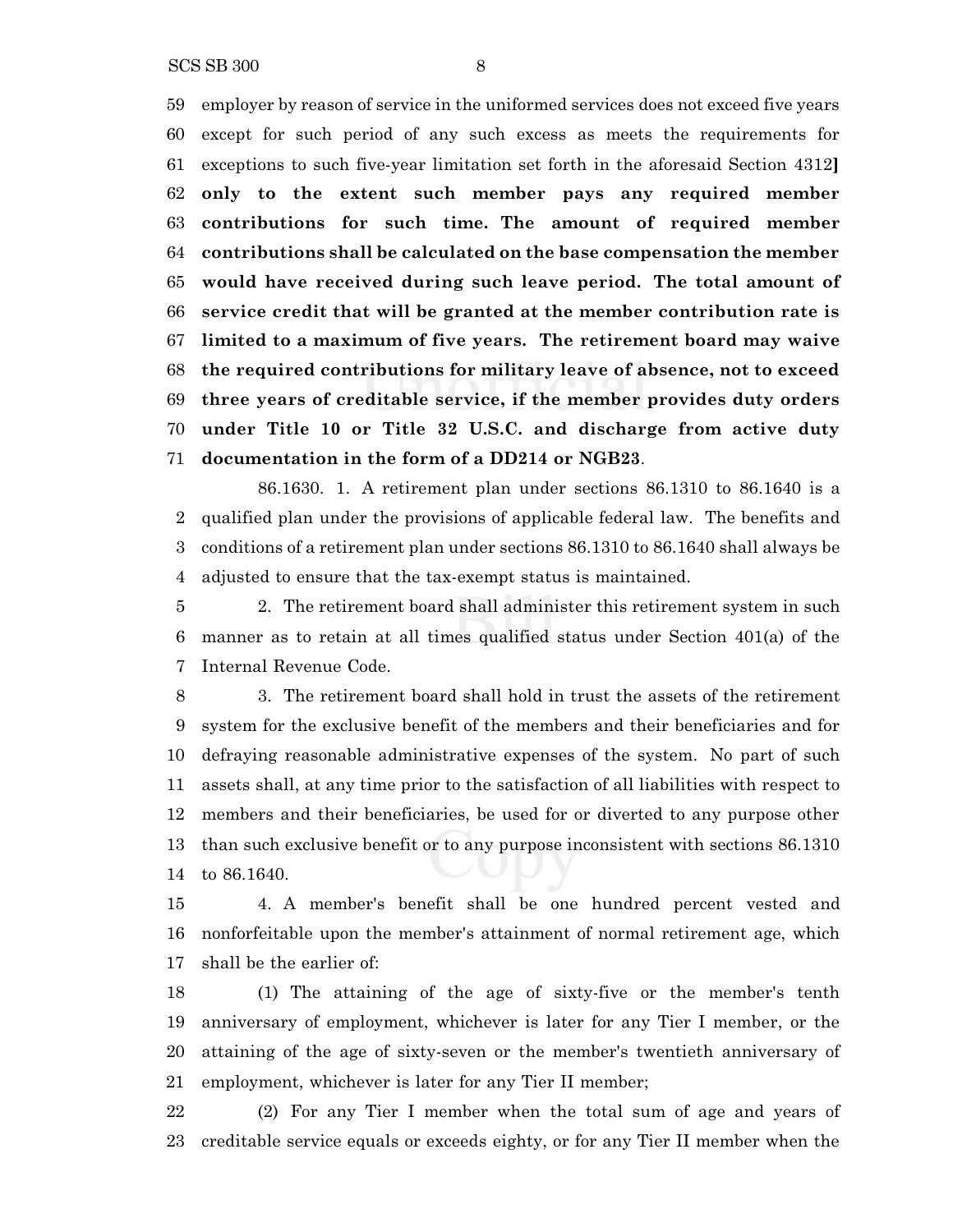total sum of age and years of creditable service equals or exceeds eighty-five; or

 (3) To the extent funded, upon the termination of the system established under sections 86.1310 to 86.1640 or any partial termination which affects the member or any complete discontinuance of contributions by the city to the system. Amounts representing forfeited nonvested benefits of terminated members shall not be used to increase benefits payable from the system but may be used to reduce contributions for future plan years.

 5. Distribution of benefits shall begin not later than April first of the year following the later of the calendar year during which the member becomes seventy and one-half years of age or the calendar year in which the member retires, and shall otherwise conform to Section 401(a)(9) of the Internal Revenue Code.

 6. A member or beneficiary of a member shall not accrue a service retirement annuity, disability retirement annuity, death benefit, whether death occurs in the line of duty or otherwise, or any other benefit under sections 86.1310 to 86.1640 in excess of the benefit limits applicable to the fund under Section 415 of the Internal Revenue Code. The retirement board shall reduce the amount of any benefit that exceeds the limits of this section by the amount of the excess. If the total benefits under the retirement system and the benefits and contributions to which any member is entitled under any other qualified plan or plans maintained by the board of police commissioners that employs the member would otherwise exceed the applicable limits under Section 415 of the Internal Revenue Code, the benefits the member would otherwise receive from the retirement system are reduced to the extent necessary to enable the benefits to comply with Section 415 of the Internal Revenue Code.

 7. The total salary taken into account for any purpose for any member of the retirement system shall not exceed two hundred thousand dollars per year, subject to periodic adjustments in accordance with guidelines provided by the United States Secretary of the Treasury and may not exceed such other limits as may be applicable at any given time under Section 401(a)(17) of the Internal Revenue Code.

 8. If the amount of any benefit is determined on the basis of actuarial assumptions that are not specifically set forth for that purpose in sections 86.1310 to 86.1640, the actuarial assumptions to be used are those earnings and mortality assumptions used on the date of the determination by the retirement system's actuary and approved by the retirement board. The actuarial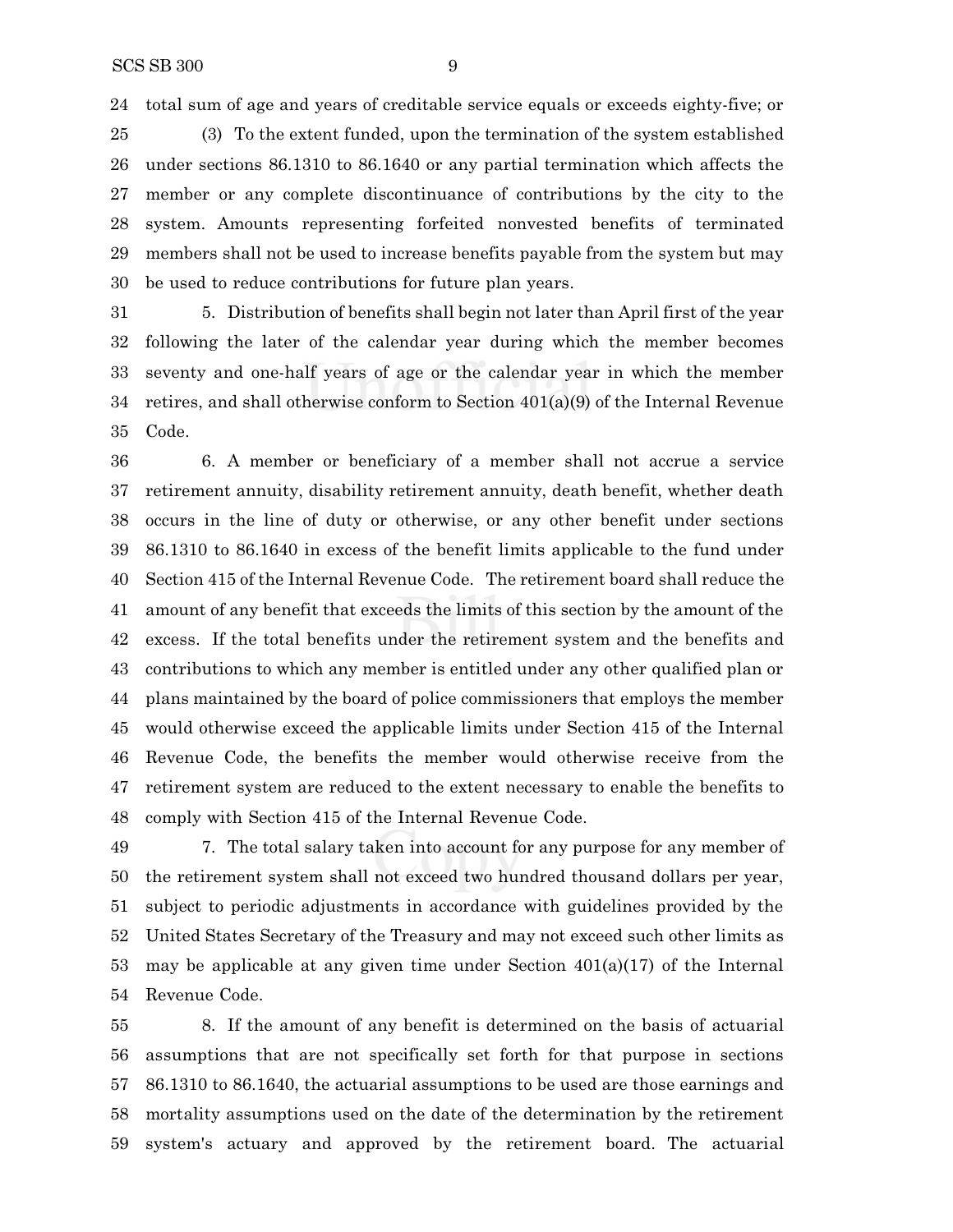assumptions used at any particular time shall be attached as an addendum to a copy of the retirement system's statute maintained by the retirement board and shall be treated for all purposes as part of sections 86.1310 to 86.1640. The actuarial assumptions may be changed by the retirement system's actuary annually if approved by the retirement board, but a change in actuarial assumptions shall not result in any decrease in benefits accrued as of the effective date of the change.

 9. Any member or beneficiary who is entitled to receive any distribution 68 that is an eligible rollover distribution, as defined by Section  $402(c)(4)$  of the Internal Revenue Code, is entitled to have that distribution transferred directly to another eligible retirement plan of the member's or beneficiary's choice upon providing direction to the secretary of the retirement system regarding the transfer in accordance with procedures established by the retirement board. **Effective for distributions made on or after January 1, 2010, a nonspouse beneficiary may elect to directly rollover an eligible rollover distribution to an individual retirement account under Section 408(a) of the Internal Revenue Code of 1986, as amended; to an individual retirement annuity under Section 408(b) of the Internal Revenue Code of 1986, as amended; or if the participant satisfies the requirements for making a Roth contribution under Section 408(A)(c)(3)(B) of the Internal Revenue Code of 1986, as amended, to a Roth individual retirement account.**

10. For all distributions made after December 31, 2001:

 (1) For the purposes of subsection 9 of this section, an eligible retirement plan shall also mean an annuity described in Section 403(b) of the Internal Revenue Code and an eligible plan under Section 457(b) of the Internal Revenue Code that is maintained by a state, political subdivision of a state, or any agency or instrumentality of a state or political subdivision of a state and which agrees to separately account for amounts transferred into such plan from the retirement system. The definition for eligible retirement plan shall also apply in the case of a distribution to a surviving spouse or to a spouse or former spouse who is the alternate payee under a qualified domestic relations order, as defined in Section 414(p) of the Internal Revenue Code; and

 (2) For the purposes of subsection 9 of this section, a portion of a distribution shall not fail to be an eligible rollover distribution merely because the portion consists of after-tax employee contributions which are not includable